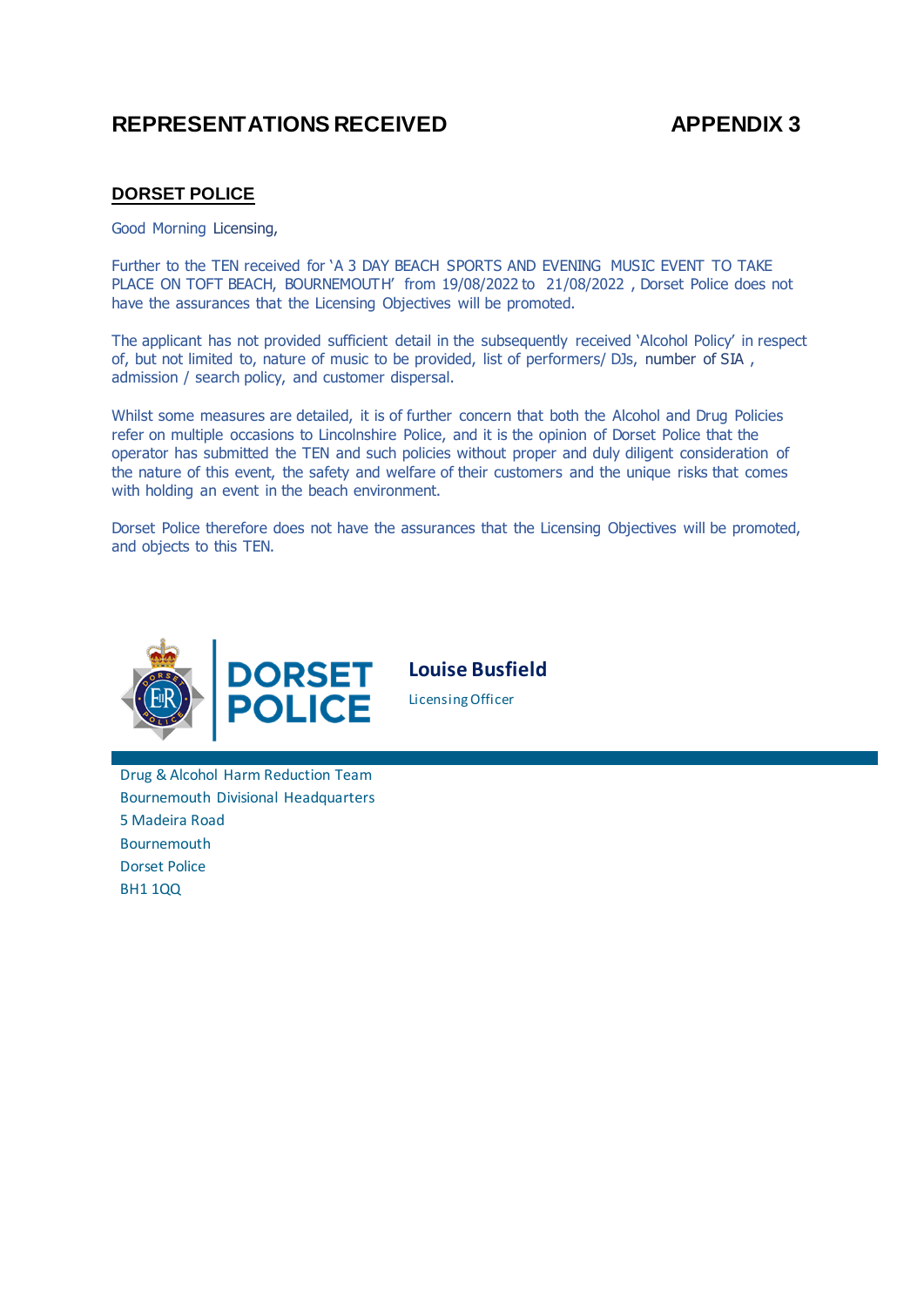# **ENVIRONMENTAL HEALTH**

## **Dated: 27.04.22**

I refer to the TEN for the Beach Fest event which is proposed from the 19/8/2022 – 21/8/2022.

I have evaluated the submitted EMP and in particular section 14 which refers to Musical Entertainment /Noise management. This section provides some detail relating to the liaison which will occur with Environmental Health prior to the event however lacks any meaningful information relating to the target noise levels. I am therefore not satisfied that the *Prevention of Nuisance* license objective will be upheld. Therefore I would like to object to this TEN in its current format

The applicant would need to provide additional detail in relation the target noise levels.

The permitted target levels are outlined below:

The control limits set at the mixer position shall be adequate to ensure that the Music Noise Level (MNL) shall not, at 1 metre outside any noise sensitive premises, exceed 75 dB(A). The levels shall not exceed 70 dB in either of the 63Hz or 125Hz octave band frequencies) over a 15-minute period between the hours of 10:00 hours and 23:00 hours.

As it is proposed to hold this event until 23:30, the MNL between the hours 23.00 and 23:30 music noise should not be audible within noise-sensitive premises with windows open in a typical manner for ventilation.

Kind Regards

### **Dated: 03.05.22**

### Hi Sarah

Please find below the submission I would make to support my reasons for objection to the TEN for the Beach Fest event which is proposed from the 19/8/2022 – 21/8/2022.

It is noted that no engagement has taken place between the applicant and Environmental Health in respect of this event. I fail to understand why this applicant has submitted the TEN prior to this event being considered by the Safety Advisory Group on the 12th May 2022 so that concerns raised by members can be addressed prior to submission. Therefore I am unable to support the application in its current format.

I am concerned that residents overlooking the proposed event site will be exposed to excessive noise levels, having potentially already been exposed to noise from a two day event proposed to be held on the 1st an 2nd July.

I have evaluated the submitted EMP and in particular section 14 which refers to Musical Entertainment /Noise management. This section provides some detail relating to the liaison which will occur with Environmental Health prior to the event however lacks any meaningful information relating to the target noise levels. I am